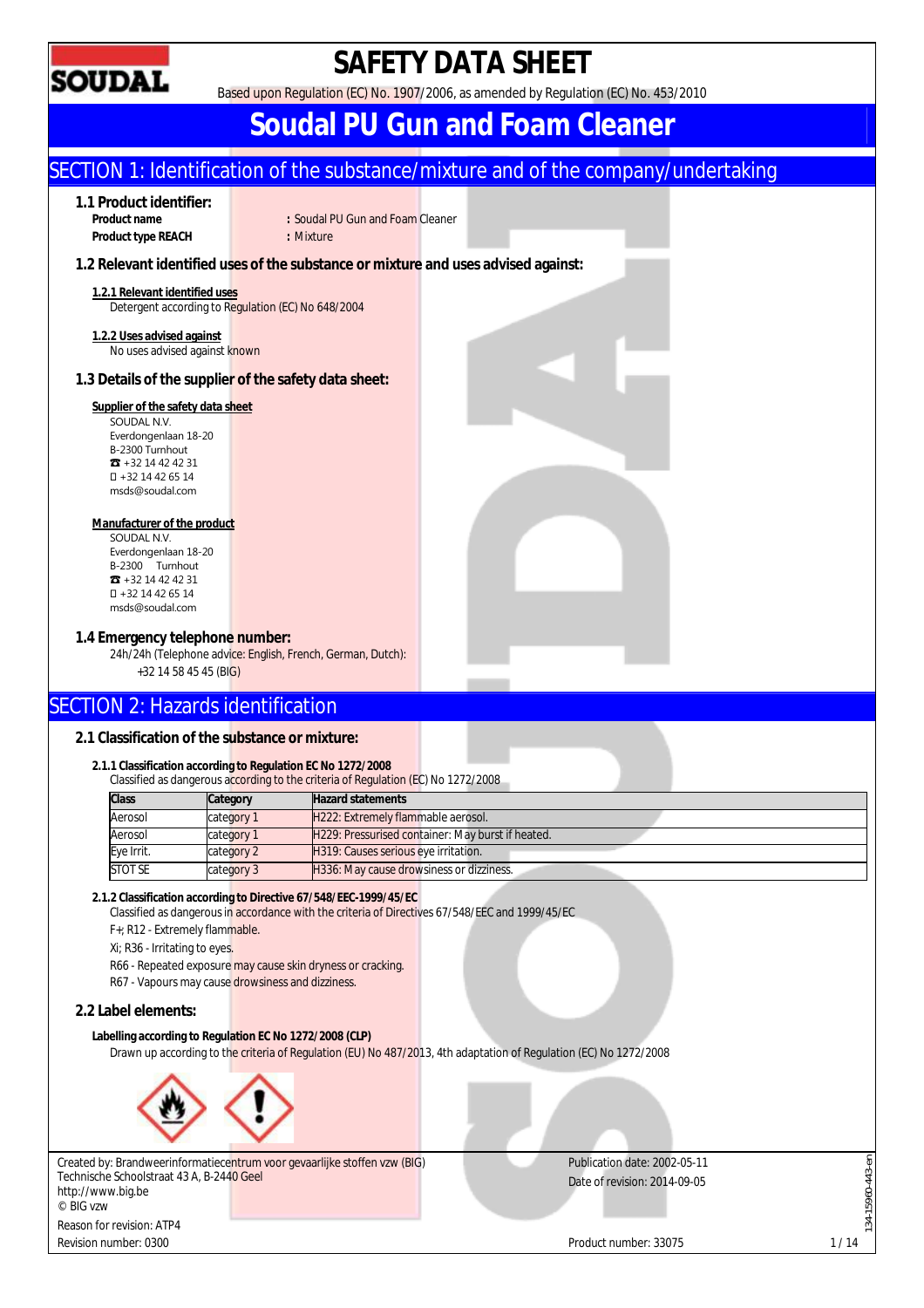|                                                    | <b>Soudal PU Gun and Foam Cleaner</b>                                                              |
|----------------------------------------------------|----------------------------------------------------------------------------------------------------|
| Contains: acetone.                                 |                                                                                                    |
| Signal word                                        | Danger                                                                                             |
| H-statements                                       |                                                                                                    |
| H <sub>222</sub>                                   | Extremely flammable aerosol.                                                                       |
| H <sub>229</sub>                                   | Pressurised container: May burst if heated.                                                        |
| H319                                               | Causes serious eye irritation.                                                                     |
| H336                                               | May cause drowsiness or dizziness.                                                                 |
| P-statements                                       |                                                                                                    |
| P <sub>101</sub>                                   | If medical advice is needed, have product container or label at hand.                              |
| P102                                               | Keep out of reach of children.                                                                     |
| P210                                               | Keep away from heat, hot surfaces, sparks, open flames and other ignition sources. No smoking.     |
| P211                                               | Do not spray on an open flame or other ignition source.                                            |
| P251                                               | Do not pierce or burn, even after use.                                                             |
| P280                                               | Wear eye protection/face protection.                                                               |
| P304 + P340                                        | IF INHALED: Remove person to fresh air and keep comfortable for breathing.                         |
| $P410 + P412$                                      | Protect from sunlight. Do no expose to temperatures exceeding 50 °C/ 122°F.                        |
| P501                                               | Dispose of contents/container in accordance with local/regional/national/international regulation. |
| Supplemental information                           |                                                                                                    |
| <b>EUH066</b>                                      | Repeated exposure may cause skin dryness or cracking.                                              |
|                                                    | Labelling according to Directive 67/548/EEC-1999/45/EC (DSD/DPD)                                   |
| Labels                                             |                                                                                                    |
|                                                    |                                                                                                    |
| Extremely flammable                                | Irritant                                                                                           |
| R-phrases                                          |                                                                                                    |
| 36                                                 | Irritating to eyes                                                                                 |
| 66                                                 | Repeated exposure may cause skin dryness or cracking                                               |
| 67                                                 | Vapours may cause drowsiness and dizziness                                                         |
| S-phrases                                          |                                                                                                    |
| 02                                                 | Keep out of the reach of children                                                                  |
| 16                                                 | Keep away from sources of ignition - No smoking                                                    |
| 23                                                 | Do not breathe spray                                                                               |
| (46)                                               | (If swallowed, seek medical advice immediately and show this container or label)                   |
| 51                                                 | Use only in well-ventilated areas                                                                  |
| Additional recommendations                         |                                                                                                    |
|                                                    | Pressurized container. Protect from sunlight and do not expose to temperatures exceeding 50°C.     |
| Do not pierce or burn, even after use.             | Do not spray on a naked flame or any incandescent material.                                        |
| 2.3 Other hazards:                                 |                                                                                                    |
| <b>CLP</b>                                         |                                                                                                    |
| May be ignited by sparks                           |                                                                                                    |
| Gas/vapour spreads at floor level: ignition hazard |                                                                                                    |
| Aerosol may explode under the effect of heat       |                                                                                                    |
|                                                    |                                                                                                    |
| <b>DSD/DPD</b><br>May be ignited by sparks         |                                                                                                    |
| Gas/vapour spreads at floor level: ignition hazard |                                                                                                    |
| Aerosol may explode under the effect of heat       |                                                                                                    |
|                                                    | <b>SECTION 3: Composition/information on ingredients</b>                                           |
| 3.1 Substances:                                    |                                                                                                    |
|                                                    |                                                                                                    |
| Not applicable                                     |                                                                                                    |
| 3.2 Mixtures:                                      |                                                                                                    |
|                                                    |                                                                                                    |

|  | <b>Name</b><br><b>REACH Registration No</b> |  | <b>CAS No</b><br><b>EC No</b> | Conc. (C)                    | <b>Classification</b><br>according to DSD/DPD CLP | Classification according to Note |  | Remark |  |
|--|---------------------------------------------|--|-------------------------------|------------------------------|---------------------------------------------------|----------------------------------|--|--------|--|
|  |                                             |  |                               |                              |                                                   |                                  |  |        |  |
|  | Reason for revision: ATP4                   |  |                               |                              |                                                   | Publication date: 2002-05-11     |  |        |  |
|  |                                             |  |                               | Date of revision: 2014-09-05 |                                                   |                                  |  |        |  |
|  | Revision number: 0300                       |  |                               |                              |                                                   | Product number: 33075            |  | 2/14   |  |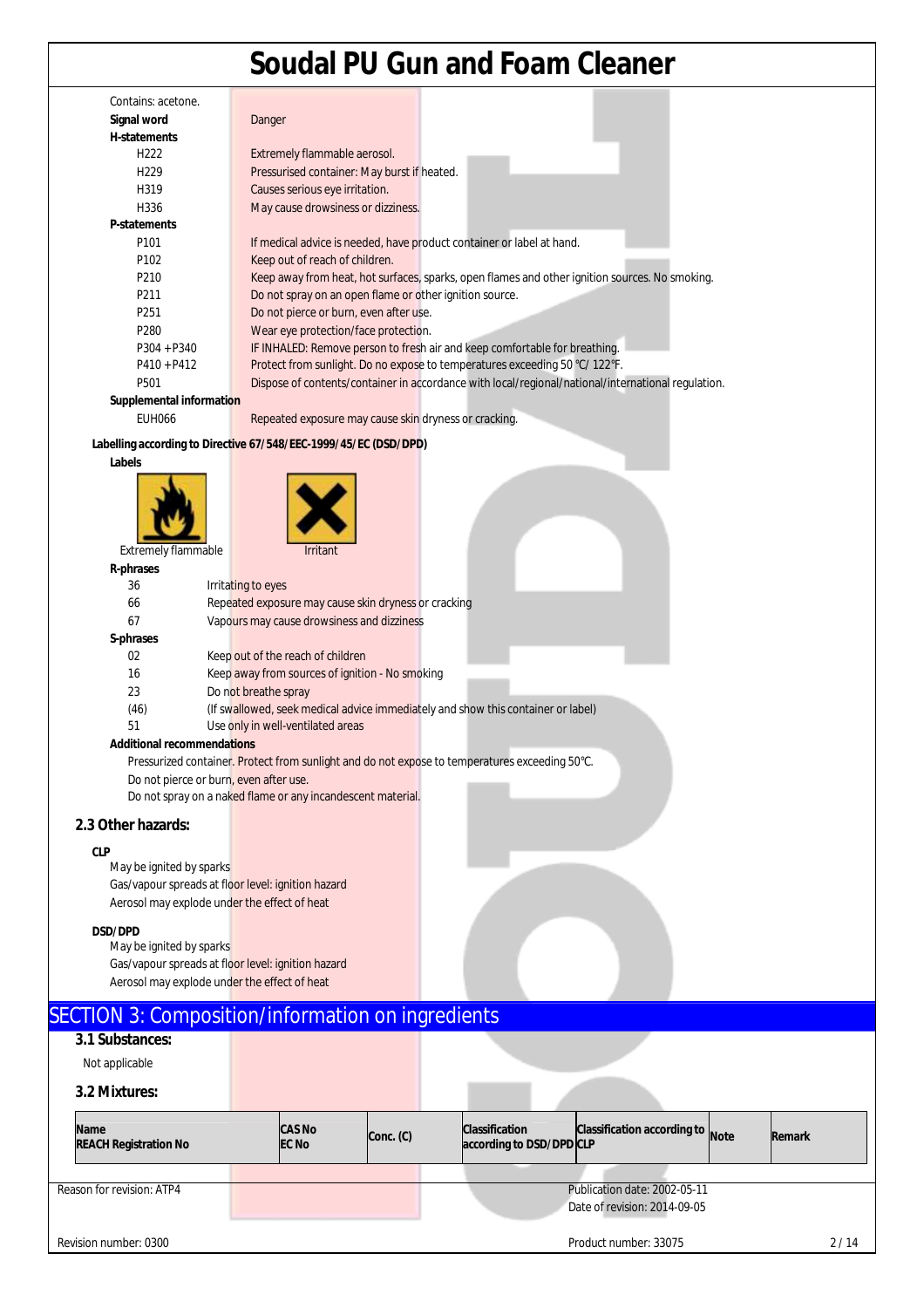| acetone<br>01-2119471330-49        | $67 - 64 - 1$<br>200-662-2 | C > 25%                                                                                                                                                                             | R67<br>F: R11<br>Xi: R36<br><b>R66</b> | Flam. Lig. 2; H225<br>Eye Irrit. 2; H319<br>STOT SE 3; H336                 | (1)(2)(10) | Constituent |
|------------------------------------|----------------------------|-------------------------------------------------------------------------------------------------------------------------------------------------------------------------------------|----------------------------------------|-----------------------------------------------------------------------------|------------|-------------|
| butane<br>01-2119474691-32         | 106-97-8<br>203-448-7      | 20% <c<50%< td=""><td><math>F + R12</math></td><td>Flam. Gas 1; H220<br/>Press. Gas - Liquefied gas;<br/>H<sub>280</sub></td><td>(1)(2)(10)</td><td>Propellant</td></c<50%<>        | $F + R12$                              | Flam. Gas 1; H220<br>Press. Gas - Liquefied gas;<br>H <sub>280</sub>        | (1)(2)(10) | Propellant  |
| propane<br>01-2119486944-21        | 74-98-6<br>200-827-9       | 20% <c<50%< td=""><td><math>F + R12</math></td><td><b>Flam.</b> Gas 1; H220<br/>Press. Gas - Liquefied gas;<br/>H<sub>280</sub></td><td>(1)(2)(10)</td><td>Propellant</td></c<50%<> | $F + R12$                              | <b>Flam.</b> Gas 1; H220<br>Press. Gas - Liquefied gas;<br>H <sub>280</sub> | (1)(2)(10) | Propellant  |
| $(1,3$ -butadiene, conc< $0.1\%$ ) |                            |                                                                                                                                                                                     |                                        |                                                                             |            |             |

(1) For R-phrases and H-statements in full: see heading 16

(2) Substance with a Community workplace exposure limit

(10) Subject to restrictions of Annex XVII of Regulation (EC) No. 1907/2006

## SECTION 4: First aid measures

## **4.1 Description of first aid measures:**

#### **General:**

Check the vital functions. Unconscious: maintain adequate airway and respiration. Respiratory arrest: artificial respiration or oxygen. Cardiac arrest: perform resuscitation. Victim conscious with laboured breathing: half-seated. Victim in shock: on his back with legs slightly raised. Vomiting: prevent asphyxia/aspiration pneumonia. Prevent cooling by covering the victim (no warming up). Keep watching the victim. Give psychological aid. Keep the victim calm, avoid physical strain. Depending on the victim's condition: doctor/hospital.

#### **After inhalation:**

Remove the victim into fresh air. Respiratory problems: consult a doctor/medical service.

#### **After skin contact:**

Wash immediately with lots of water. Soap may be used. Take victim to a doctor if irritation persists.

## **After eye contact:**

Rinse immediately with plenty of water. Do not apply neutralizing agents. Take victim to an ophthalmologist if irritation persists.

## **After ingestion:**

Rinse mouth with water. Do not induce vomiting. Consult a doctor/medical service if you feel unwell.

## **4.2 Most important symptoms and effects, both acute and delayed:**

#### **4.2.1 Acute symptoms After inhalation:**

EXPOSURE TO HIGH CONCENTRATIONS: Feeling of weakness. Central nervous system depression. Dizziness. Narcosis. Excited/restless. Drunkenness. Disturbed motor response. Headache. Respiratory difficulties. Disturbances of consciousness. **After skin contact:** 

ON CONTINUOUS EXPOSURE/CONTACT: Dry skin. Cracking of the skin.

**After eye contact:** 

Irritation of the eye tissue.

**After ingestion:** 

No effects known.

**4.2.2 Delayed symptoms**  No effects known.

## **4.3 Indication of any immediate medical attention and special treatment needed:**

If applicable and available it will be listed below.

## SECTION 5: Firefighting measures

## **5.1 Extinguishing media:**

- **5.1.1 Suitable extinguishing media:**  Water spray. BC powder. Sand/earth.
- **5.1.2 Unsuitable extinguishing media:**

No unsuitable extinguishing media known.

## **5.2 Special hazards arising from the substance or mixture:**

Upon combustion: CO and CO2 are formed.

## **5.3 Advice for firefighters:**

#### **5.3.1 Instructions:**

If exposed to fire cool the closed containers by spraying with water. Physical explosion risk: extinguish/cool from behind cover. Do not move the load if exposed to heat. After cooling: persistant risk of physical explosion.

## **5.3.2 Special protective equipment for fire-fighters:**

Reason for revision: ATP4 **Publication date: 2002-05-11** Publication date: 2002-05-11 Date of revision: 2014-09-05

Revision number: 0300 3/14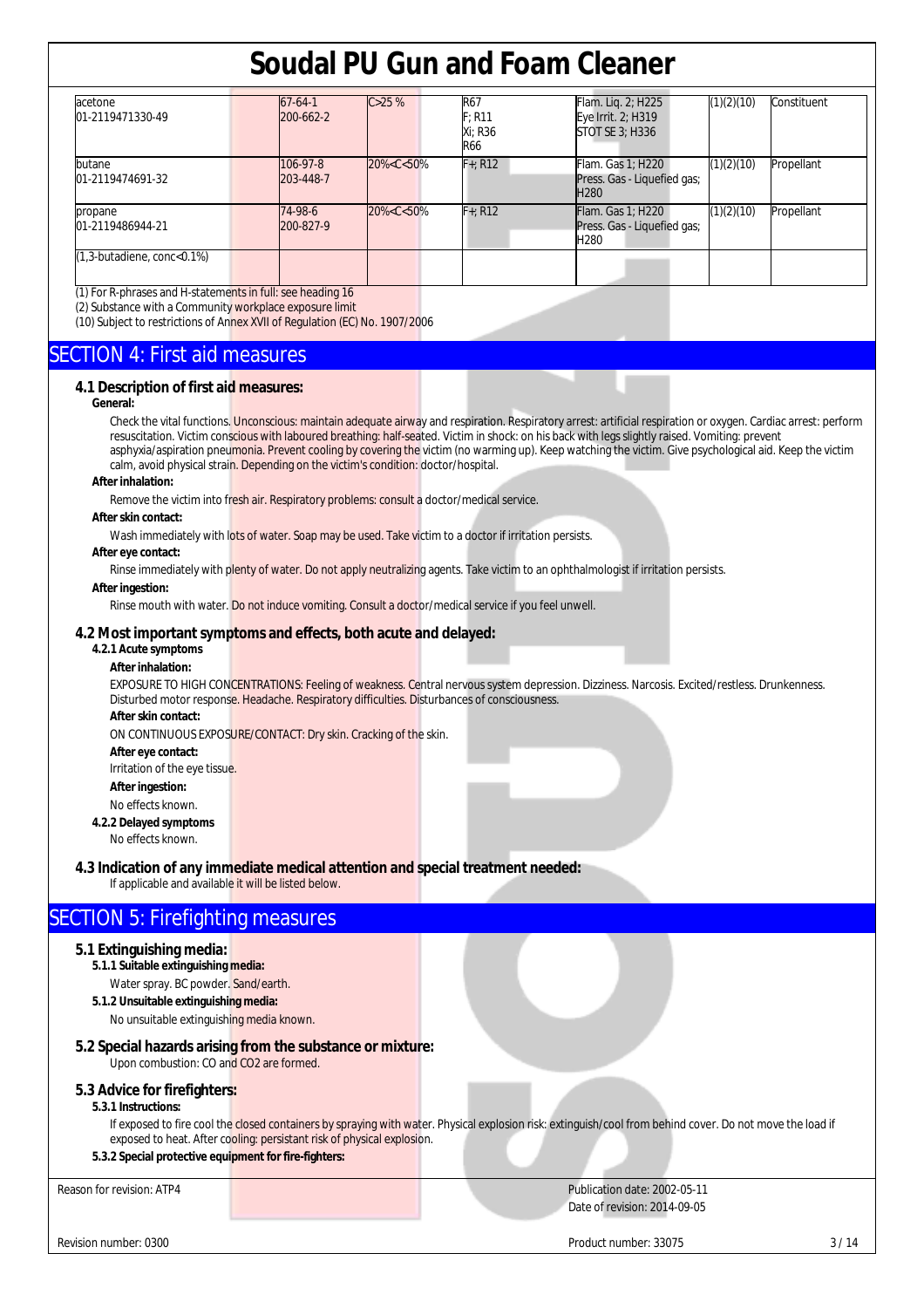Gloves. Protective goggles. Protective clothing. Heat/fire exposure: compressed air/oxygen apparatus.

## SECTION 6: Accidental release measures

## **6.1 Personal precautions, protective equipment and emergency procedures:**

Stop engines and no smoking. No naked flames or sparks. Spark- and explosionproof appliances and lighting equipment. **6.1.1 Protective equipment for non-emergency personnel** 

See heading 8.2

#### **6.1.2 Protective equipment for emergency responders**

Gloves. Protective goggles. Protective clothing.

Suitable protective clothing See heading 8.2

### **6.2 Environmental precautions:**

Dam up the liquid spill. Use appropriate containment to avoid environmental contamination.

## **6.3 Methods and material for containment and cleaning up:**

Take up liquid spill into a non combustible material e.g.: sand/earth. Scoop absorbed substance into closing containers. Carefully collect the spill/leftovers. Clean contaminated surfaces with an excess of water. Take collected spill to manufacturer/competent authority. Wash clothing and equipment after handling.

## **6.4 Reference to other sections:**

See heading 13.

## SECTION 7: Handling and storage

The information in this section is a general description. If applicable and available, exposure scenarios are attached in annex. Always use the relevant exposure scenarios that correspond to your identified use.

## **7.1 Precautions for safe handling:**

Use spark-/explosionproof appliances and lighting system. Keep away from naked flames/heat. Keep away from ignition sources/sparks. Gas/vapour heavier than air at 20°C. Observe normal hygiene standards.

## **7.2 Conditions for safe storage, including any incompatibilities:**

#### **7.2.1 Safe storage requirements:**

Storage temperature: < 50 °C. Store in a cool area. Fireproof storeroom. Keep out of direct sunlight. Meet the legal requirements. Max. storage time: 1 year(s).

### **7.2.2 Keep away from:**

Heat sources, ignition sources, oxidizing agents, (strong) acids, (strong) bases.

## **7.2.3 Suitable packaging material:**

Aerosol.

#### **7.2.4 Non suitable packaging material:**

No data available

## **7.3 Specific end use(s):**

If applicable and available, exposure scenarios are attached in annex. See information supplied by the manufacturer.

## SECTION 8: Exposure controls/personal protection

## **8.1 Control parameters:**

## **8.1.1 Occupational exposure**

a) Occupational exposure limit values

If limit values are applicable and available these will be listed below.

#### **The Netherlands**

| Aceton   | Time-weighted average exposure limit 8 h | 501 ppm                   | Public occupational exposure limit value  |
|----------|------------------------------------------|---------------------------|-------------------------------------------|
|          | Time-weighted average exposure limit 8 h | $1210 \,\mathrm{mag/m^3}$ | Public occupational exposure limit value  |
|          | Short time value                         | $1002$ ppm                | Public occupational exposure limit value  |
|          | Short time value                         | $2420 \,\mathrm{mg/m^3}$  | Public occupational exposure limit value  |
| n-Butaan | Time-weighted average exposure limit 8 h | $592$ ppm                 | Private occupational exposure limit value |
|          | Time-weighted average exposure limit 8 h | 1430 mg/m <sup>3</sup>    | Private occupational exposure limit value |

## **EU**

| Lυ                        |                                          |  |                              |                                                 |      |
|---------------------------|------------------------------------------|--|------------------------------|-------------------------------------------------|------|
| Acetone                   | Time-weighted average exposure limit 8 h |  | 500 ppm                      | Indicative occupational exposure limit<br>value |      |
|                           | Time-weighted average exposure limit 8 h |  | $1210 \,\mathrm{mg/m^3}$     | Indicative occupational exposure limit<br>value |      |
| Belgium                   |                                          |  |                              |                                                 |      |
| Reason for revision: ATP4 |                                          |  | Publication date: 2002-05-11 |                                                 |      |
|                           |                                          |  | Date of revision: 2014-09-05 |                                                 |      |
| Revision number: 0300     |                                          |  | Product number: 33075        |                                                 | 4/14 |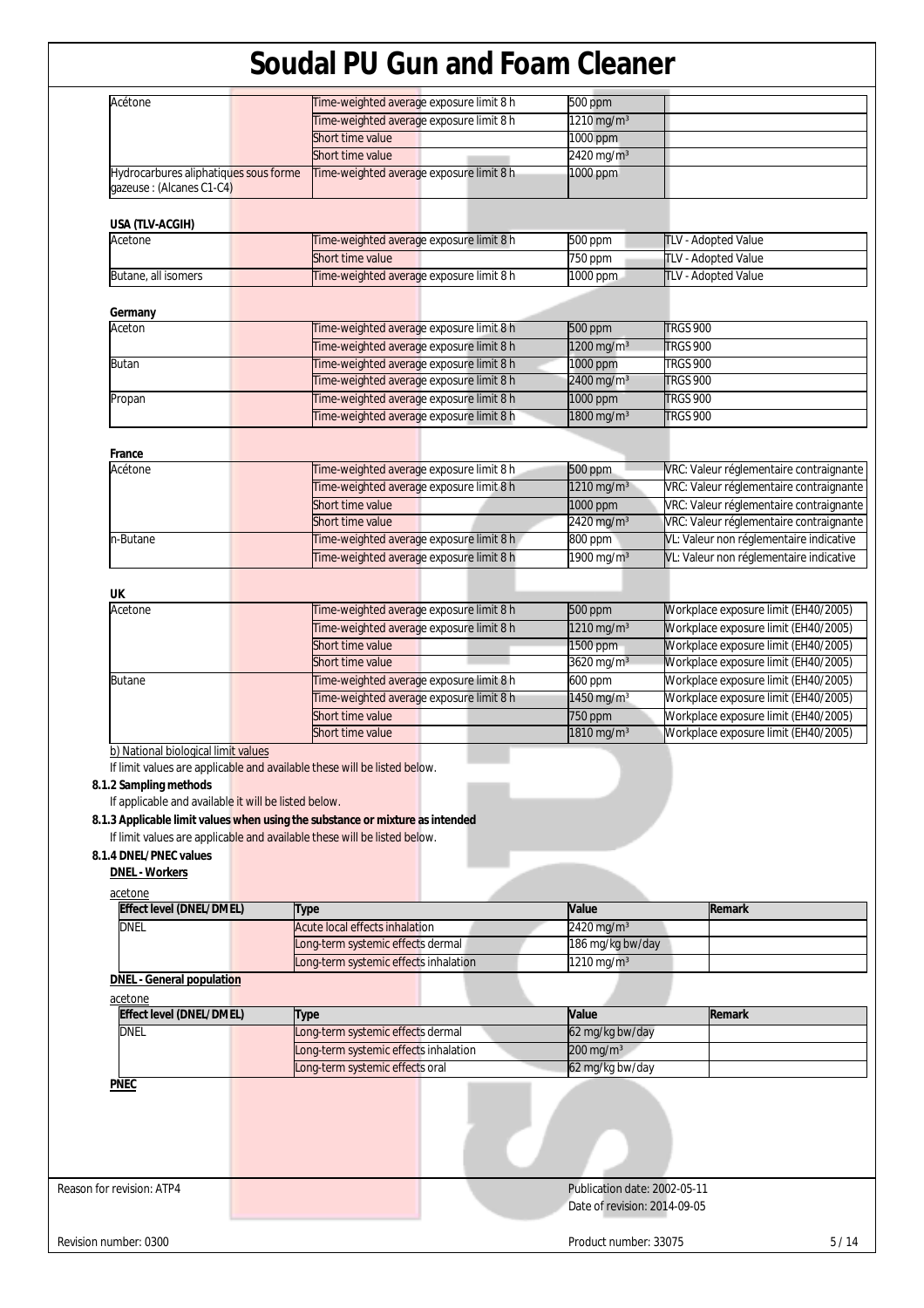| <b>Compartments</b>          | Value                  | Remark |
|------------------------------|------------------------|--------|
| Fresh water                  | $10.6$ mg/l            |        |
| Marine water                 | $1.06$ mg/l            |        |
| Aqua (intermittent releases) | $21$ mg/l              |        |
| Fresh water sediment         | 30.4 mg/kg sediment dw |        |
| Marine water sediment        | 3.04 mg/kg sediment dw |        |
| Soil                         | 29.5 mg/kg soil dw     |        |
| <b>STP</b>                   | 100 mg/l               |        |

## **8.1.5 Control banding**

If applicable and available it will be listed below.

### **8.2 Exposure controls:**

The information in this section is a general description. If applicable and available, exposure scenarios are attached in annex. Always use the relevant exposure scenarios that correspond to your identified use.

## **8.2.1 Appropriate engineering controls**

Use spark-/explosionproof appliances and lighting system. Keep away from naked flames/heat. Keep away from ignition sources/sparks. Measure the concentration in the air regularly.

#### **8.2.2 Individual protection measures, such as personal protective equipment**

Observe normal hygiene standards. Do not eat, drink or smoke during work.

#### a) Respiratory protection:

Wear gas mask with filter type A if conc. in air > exposure limit.

b) Hand protection:

Gloves.

c) Eye protection:

Protective goggles.

d) Skin protection:

Protective clothing.

**8.2.3 Environmental exposure controls:**

See headings 6.2, 6.3 and 13

## SECTION 9: Physical and chemical properties

## **9.1 Information on basic physical and chemical properties:**

| Physical form                                | tion on pagio pri joioal and onomical proportiosi<br>Aerosol |
|----------------------------------------------|--------------------------------------------------------------|
| Odour                                        | Acetone odour                                                |
| Odour threshold                              | No data available                                            |
| Colour                                       | <b>Colourless</b>                                            |
| Particle size                                | No data available                                            |
| <b>Explosion limits</b>                      | 1.8 - 13 vol %                                               |
| <b>Iammability</b>                           | Extremely flammable aerosol.                                 |
| og Kow                                       | Not applicable (mixture)                                     |
| Dynamic viscosity                            | No data available                                            |
| Kinematic viscosity                          | No data available                                            |
| Melting point                                | Not applicable                                               |
| Boiling point                                | Not applicable                                               |
| lash point                                   | Not applicable                                               |
| Evaporation rate                             | No data available                                            |
| Relative vapour density                      | No data available                                            |
| Vapour pressure                              | 8530 hPa ; 20 °C                                             |
| Solubility                                   | water ; Complete                                             |
|                                              | ethanol ; soluble                                            |
|                                              | ether; soluble                                               |
| Relative density                             | No data available                                            |
| Decomposition temperature                    | No data available                                            |
| Auto-ignition temperature                    | No data available                                            |
| <b>Explosive properties</b>                  | No chemical group associated with explosive properties       |
| Oxidising properties                         | No chemical group associated with oxidising properties       |
| bН                                           | No data available                                            |
| <b>Physical hazards</b><br>Flammable aerosol |                                                              |
| Reason for revision: ATP4                    | Publication date: 2002-05-11                                 |

Date of revision: 2014-09-05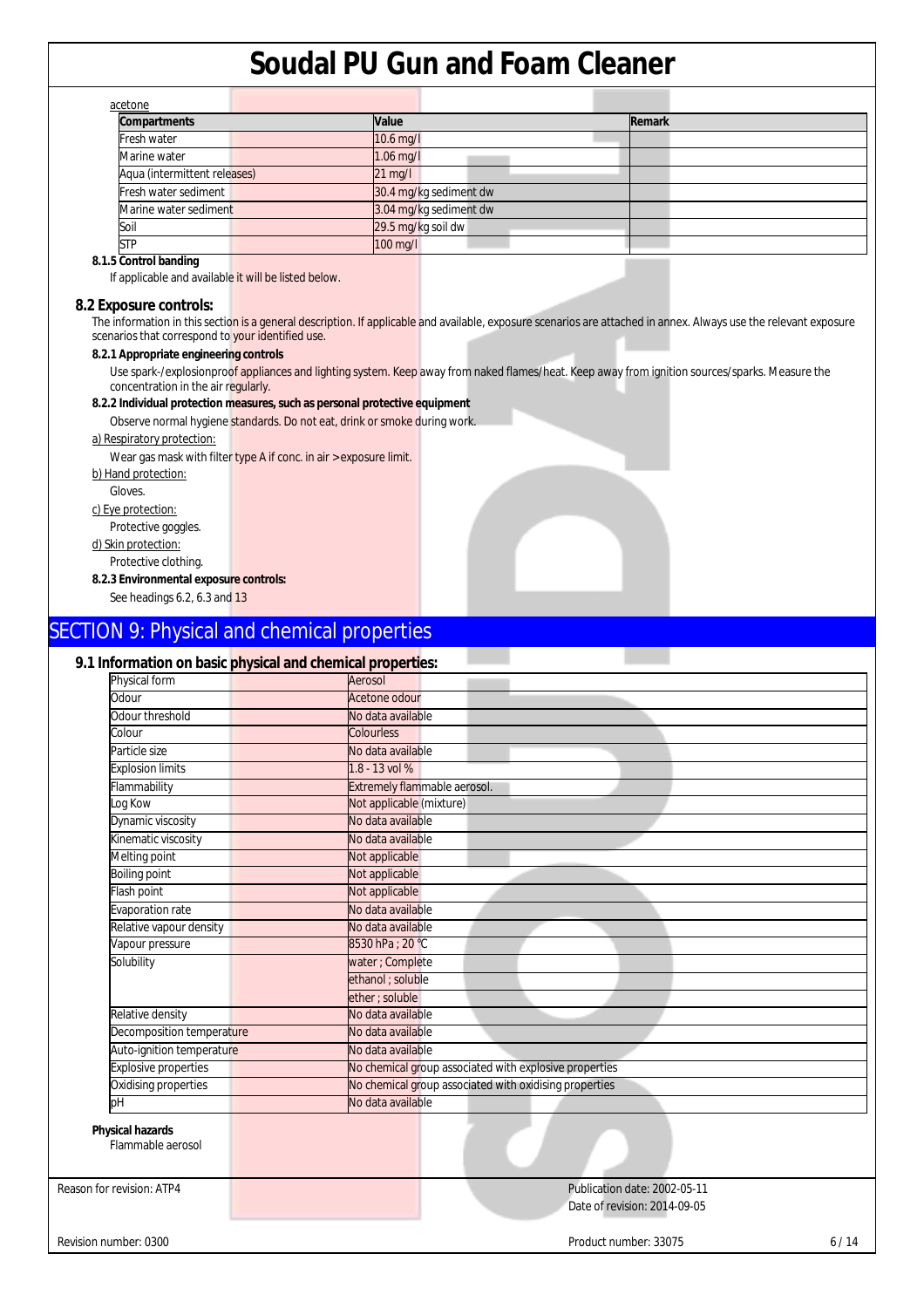**9.2 Other information:** 

Absolute density No data available

## SECTION 10: Stability and reactivity

## **10.1 Reactivity:**

May be ignited by sparks. Gas/vapour spreads at floor level: ignition hazard. No data available.

## **10.2 Chemical stability:**

Stable under normal conditions.

#### **10.3 Possibility of hazardous reactions:**  No data available.

## **10.4 Conditions to avoid:**

Use spark-/explosionproof appliances and lighting system. Keep away from naked flames/heat. Keep away from ignition sources/sparks.

## **10.5 Incompatible materials:**

Oxidizing agents, (strong) acids, (strong) bases.

## **10.6 Hazardous decomposition products:**

Upon combustion: CO and CO2 are formed.

## **SECTION 11: Toxicological information**

## **11.1 Information on toxicological effects:**

**11.1.1 Test results** 

## **Acute toxicity**

| Soudal PU Gun and Foam Cleaner |                   |           |        |                  |                      |                |        |                               |  |
|--------------------------------|-------------------|-----------|--------|------------------|----------------------|----------------|--------|-------------------------------|--|
|                                | Route of exposure | Parameter | Method | <b>Value</b>     | <b>Exposure time</b> | <b>Species</b> | Gender | <b>Value</b><br>determination |  |
|                                | Oral              | LD50      |        | $>5000$ mg/kg bw |                      | <b>Rat</b>     |        | Calculated value              |  |
|                                | acetone           |           |        |                  |                      |                |        |                               |  |

| Route of exposure         | Parameter Method |                           | Value          | <b>Exposure time</b> | <b>Species</b> | Gender | Value<br>determination    |
|---------------------------|------------------|---------------------------|----------------|----------------------|----------------|--------|---------------------------|
| Oral                      | LD50             | Equivalent to OECD<br>401 | 5800 mg/kg     |                      | Rat            | Female | <b>Experimental value</b> |
| Dermal                    | LD50             | Equivalent to OECD<br>402 | 20000 mg/kg    |                      | Rabbit         | Male   | <b>Experimental value</b> |
| Dermal                    | LD50             |                           | >7426 mg/kg bw |                      | Rabbit         | Female | Weight of evidence        |
| Inhalation (vapours) LC50 |                  | Other                     | 76 mg/l        |                      | Rat            | Female | <b>Experimental value</b> |
| Inhalation (vapours) LCLO |                  | Other                     | 16000 ppm      | 4 h                  | Rat            |        | <b>Experimental value</b> |

Judgement is based on the relevant ingredients

### **Conclusion**

Low acute toxicity by the dermal route

Low acute toxicity by the oral route

Low acute toxicity by the inhalation route

## **Corrosion/irritation**

## Soudal PU Gun and Foam Cleaner

No (test)data on the mixture available

| Route of exposure | Result              | <b>Method</b>                     | <b>Exposure time</b> | Time point       | <b>Species</b> | <b>Value determination</b> |
|-------------------|---------------------|-----------------------------------|----------------------|------------------|----------------|----------------------------|
| Eve               | <b>Irritating</b>   | <b>OECD 405</b>                   |                      | 24:48:72 hours   | Rabbit         | Weight of evidence         |
| Skin              | Not irritating      | Other                             | $3 \text{ day}(s)$   | 24: 48: 72 hours | Guinea pig     | Weight of evidence         |
| <b>Inhalation</b> | Slightly irritating | <b>Human observation</b><br>study | 20 minutes           |                  | <b>IHuman</b>  | Literature                 |

Classification is based on the relevant ingredients

## **Conclusion**

Causes serious eye irritation.

Not classified as irritating to the skin

## **Respiratory or skin sensitisation**

Soudal PU Gun and Foam Cleaner

## Reason for revision: ATP4 **Publication date: 2002-05-11** Date of revision: 2014-09-05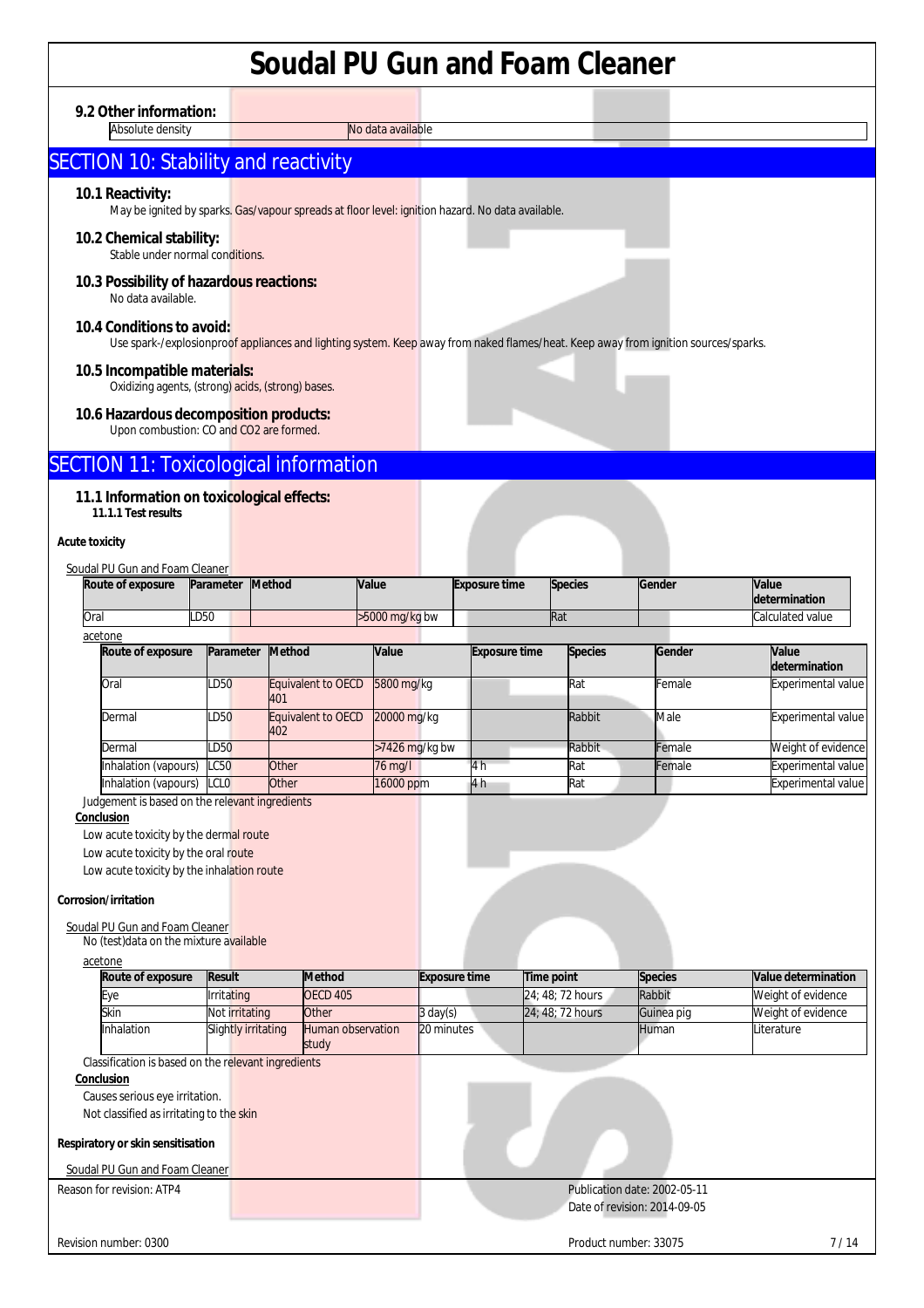|                                                                                                                                                                                            | Route of exposure Result                   | <b>Method</b>                    |                      | <b>Exposure time</b> | Observation time            | <b>Species</b>       | Gender                 |                     | <b>Value</b>                         |
|--------------------------------------------------------------------------------------------------------------------------------------------------------------------------------------------|--------------------------------------------|----------------------------------|----------------------|----------------------|-----------------------------|----------------------|------------------------|---------------------|--------------------------------------|
|                                                                                                                                                                                            |                                            |                                  |                      |                      | point                       |                      |                        |                     | determination                        |
| Skin                                                                                                                                                                                       | Not sensitizing                            | Guinea pig<br>maximisation test  |                      |                      | 48 hours                    | Hamster              | Female                 |                     | Experimental value                   |
| Skin                                                                                                                                                                                       | Not sensitizing                            | Human observation                |                      |                      |                             | Human                |                        |                     | Literature                           |
| Judgement is based on the relevant ingredients                                                                                                                                             |                                            |                                  |                      |                      |                             |                      |                        |                     |                                      |
| Conclusion<br>Not classified as sensitizing for skin<br>Not classified as sensitizing for inhalation<br>Specific target organ toxicity                                                     |                                            |                                  |                      |                      |                             |                      |                        |                     |                                      |
| Soudal PU Gun and Foam Cleaner                                                                                                                                                             |                                            |                                  |                      |                      |                             |                      |                        |                     |                                      |
| No (test) data on the mixture available<br>acetone                                                                                                                                         |                                            |                                  |                      |                      |                             |                      |                        |                     |                                      |
| Route of exposure Parameter                                                                                                                                                                |                                            | <b>Method</b>                    | Value                | Organ                | <b>Effect</b>               | <b>Exposure time</b> | <b>Species</b>         | Gender              | Value<br>determination               |
| Oral                                                                                                                                                                                       | <b>NOAEL</b>                               | Equivalent to<br><b>OECD 408</b> | 20 mg/l              |                      | No effect                   | 13 week(s)           | <b>Mouse</b>           | Male/femal          | Experimental                         |
| Dermal                                                                                                                                                                                     |                                            |                                  |                      |                      |                             |                      |                        |                     | value<br>Not relevant,               |
|                                                                                                                                                                                            |                                            |                                  |                      |                      |                             |                      |                        |                     | expert                               |
|                                                                                                                                                                                            |                                            |                                  |                      |                      |                             |                      |                        |                     | judgement                            |
| Inhalation<br>(vapours)                                                                                                                                                                    | <b>NOAEC</b>                               | Other                            | 19000 ppm            |                      | No effect                   | 8 week(s)            | Rat                    | Male                | Literature                           |
| Inhalation<br>(vapours)                                                                                                                                                                    |                                            | Human<br>observation             | 361 ppm              | Central<br>nervous   | neurotoxic<br>effects       | $2 \text{ day}(s)$   | Human                  |                     | Inconclusive,<br>insufficient data   |
|                                                                                                                                                                                            |                                            | study                            |                      | system               |                             |                      |                        |                     |                                      |
|                                                                                                                                                                                            | Low sub-chronic toxicity by the oral route |                                  |                      |                      |                             |                      |                        |                     |                                      |
| Low sub-chronic toxicity by inhalation route<br>May cause drowsiness or dizziness.<br>Mutagenicity (in vitro)<br>Soudal PU Gun and Foam Cleaner<br>No (test) data on the mixture available |                                            |                                  |                      |                      |                             |                      |                        |                     |                                      |
| acetone<br><b>Result</b>                                                                                                                                                                   |                                            | <b>Method</b>                    |                      | Test substrate       |                             | <b>Effect</b>        |                        | Value determination |                                      |
| Negative                                                                                                                                                                                   |                                            | Equivalent to OECD 471           |                      |                      | Bacteria (S.typhimurium)    | No effect            |                        | Experimental value  |                                      |
| Negative                                                                                                                                                                                   |                                            | Equivalent to OECD 473           |                      |                      | Chinese hamster ovary (CHO) | No effect            |                        | Experimental value  |                                      |
| Mutagenicity (in vivo)<br>Soudal PU Gun and Foam Cleaner<br>No (test) data on the mixture available<br>acetone                                                                             |                                            |                                  |                      |                      |                             |                      |                        |                     |                                      |
| <b>Result</b>                                                                                                                                                                              | <b>Method</b>                              |                                  | <b>Exposure time</b> |                      | Test substrate              | Gender               | Organ                  |                     |                                      |
| Negative                                                                                                                                                                                   |                                            |                                  | 13 week(s)           | Mouse                |                             | Male/female          |                        |                     | Literature                           |
| Carcinogenicity<br>Soudal PU Gun and Foam Cleaner                                                                                                                                          |                                            |                                  |                      |                      |                             |                      |                        |                     |                                      |
| No (test) data on the mixture available<br>acetone                                                                                                                                         |                                            |                                  |                      |                      |                             |                      |                        |                     |                                      |
| Route of<br>exposure                                                                                                                                                                       | Parameter                                  | Method                           | Value                | <b>Exposure time</b> | <b>Species</b>              | Gender               | Value<br>determination | Organ               | Value determination<br><b>Effect</b> |
| Dermal                                                                                                                                                                                     | <b>NOEL</b>                                | Other                            | 79 mg                | 51 week(s)           | <b>Mouse</b>                | Female               | .iterature             |                     | No effect                            |
| Reproductive toxicity                                                                                                                                                                      |                                            |                                  |                      |                      |                             |                      |                        |                     |                                      |
| Soudal PU Gun and Foam Cleaner<br>No (test)data on the mixture available                                                                                                                   |                                            |                                  |                      |                      |                             |                      |                        |                     |                                      |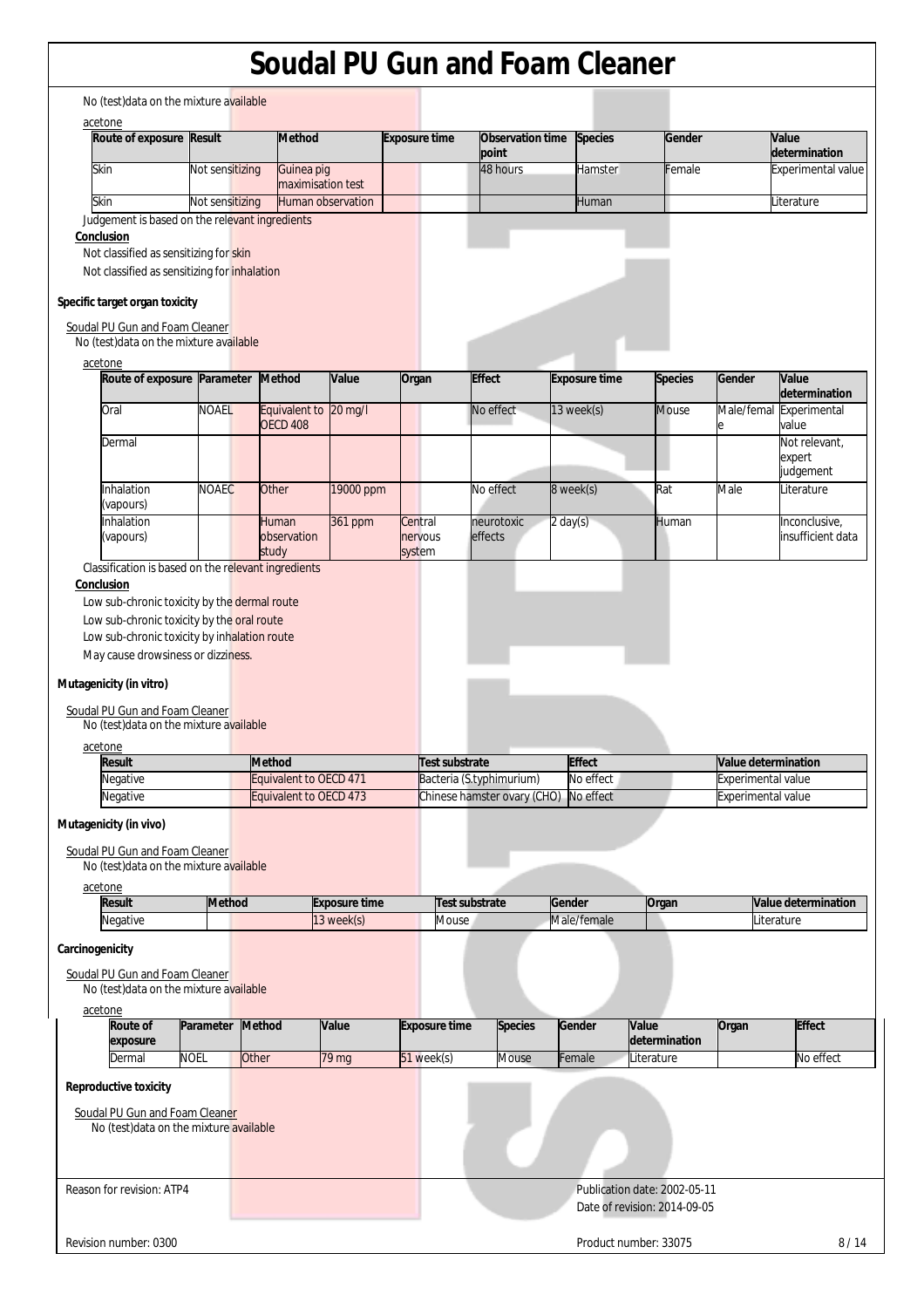| acetone                                                 |              |                                  |                     |                                      |                |                      |                |        |                        |
|---------------------------------------------------------|--------------|----------------------------------|---------------------|--------------------------------------|----------------|----------------------|----------------|--------|------------------------|
|                                                         | Parameter    | <b>Method</b>                    | Value               | <b>Exposure</b><br><b>time</b>       | <b>Species</b> | Gender               | <b>Effect</b>  | Organ  | Value<br>determination |
| Developmental toxicity                                  | <b>NOAEC</b> | Equivalent to<br><b>OECD 414</b> | 11000 ppm           | $6-19$ days<br>(gestation,<br>daily) | Rat            | Male/female          |                |        | Experimental<br>value  |
| Effects on fertility                                    | <b>NOAEL</b> | Other                            | 900 mg/kg<br>bw/day | 13 week(s)                           | Rat            | Male                 | No effect      |        | Literature             |
| Judgement is based on the relevant ingredients          |              |                                  |                     |                                      |                |                      |                |        |                        |
| <b>Conclusion CMR</b>                                   |              |                                  |                     |                                      |                |                      |                |        |                        |
| Not classified for carcinogenicity                      |              |                                  |                     |                                      |                |                      |                |        |                        |
| Not classified for mutagenic or genotoxic toxicity      |              |                                  |                     |                                      |                |                      |                |        |                        |
| Not classified for reprotoxic or developmental toxicity |              |                                  |                     |                                      |                |                      |                |        |                        |
| xicity other effects                                    |              |                                  |                     |                                      |                |                      |                |        |                        |
| ioudal PU Gun and Foam Cleane <mark>r</mark>            |              |                                  |                     |                                      |                |                      |                |        |                        |
| No (test) data on the mixture available                 |              |                                  |                     |                                      |                |                      |                |        |                        |
| acetone                                                 |              |                                  |                     |                                      |                |                      |                |        |                        |
| <b>Method</b><br>Parameter                              | Value        |                                  | Organ               | <b>Effect</b>                        |                | <b>Exposure time</b> | <b>Species</b> | Gender | Value<br>determination |

### **To**

| Parameter | <b>Method</b> | <b>Value</b> | Organ | <b>Effect</b>               | <b>Exposure time</b> | <b>Species</b> | Gender | <b>Value</b><br>determination |
|-----------|---------------|--------------|-------|-----------------------------|----------------------|----------------|--------|-------------------------------|
|           |               |              | Skin  | Skin dryness or<br>cracking |                      |                |        | Literature study              |

Judgement is based on the relevant ingredients

**Conclusion** 

Repeated exposure may cause skin dryness or cracking.

#### **Chronic effects from short and long-term exposure**

Soudal PU Gun and Foam Cleaner

ON CONTINUOUS/REPEATED EXPOSURE/CONTACT: Red skin. Skin rash/inflammation. Dry/sore throat. Headache. Nausea. Feeling of weakness. Loss of weight. Possible inflammation of the respiratory tract.

## SECTION 12: Ecological information

## **12.1 Toxicity:**

Soudal PU Gun and Foam Cleaner

No (test)data on the mixture available

| ∴etone |  |
|--------|--|
|        |  |

|                                                 | Parameter   | <b>Method</b>           | Value      | <b>Duration</b> | <b>Species</b>               | <b>Test design</b> | Fresh/salt<br>water | Value determination                             |
|-------------------------------------------------|-------------|-------------------------|------------|-----------------|------------------------------|--------------------|---------------------|-------------------------------------------------|
| Acute toxicity fishes                           | <b>LC50</b> | <b>EU</b> Method<br>U.I | 5540 mg/l  | 96 h            | Salmo gairdneri              | Static system      | Fresh water         | Experimental value;<br>Nominal<br>concentration |
| Acute toxicity invertebrates                    | <b>LC50</b> | Other                   | 12600 mg/l | 48h             | Daphnia magna                | Static system      | Fresh water         | Experimental value;<br>Nominal<br>concentration |
| Toxicity algae and other aquatic EC50<br>plants |             |                         | >7000 mg/l | 96 h            | Selenastrum<br>capricornutum | Static system      | Fresh water         | Experimental value;<br>Nominal<br>concentration |

Judgement is based on the relevant ingredients of the mixture

#### **Conclusion**

Not classified as dangerous for the environment according to the criteria of Regulation (EC) No 1272/2008

## **12.2 Persistence and degradability:**

acetone

| <b>Biodegradation water</b> |  |
|-----------------------------|--|
|                             |  |

| <b>Method</b>                         | Value | Duration     | <b>Nalue determination</b> |
|---------------------------------------|-------|--------------|----------------------------|
| : CO2 Evolution Test<br>OECD<br>301B: | 90.9% | 28<br>day(s) | Experimental value         |
|                                       |       |              |                            |

#### **Conclusion**

Contains readily biodegradable component(s)

## **12.3 Bioaccumulative potential:**

Soudal PU Gun and Foam Cleaner

## Reason for revision: ATP4 **Publication date: 2002-05-11** Publication date: 2002-05-11 Date of revision: 2014-09-05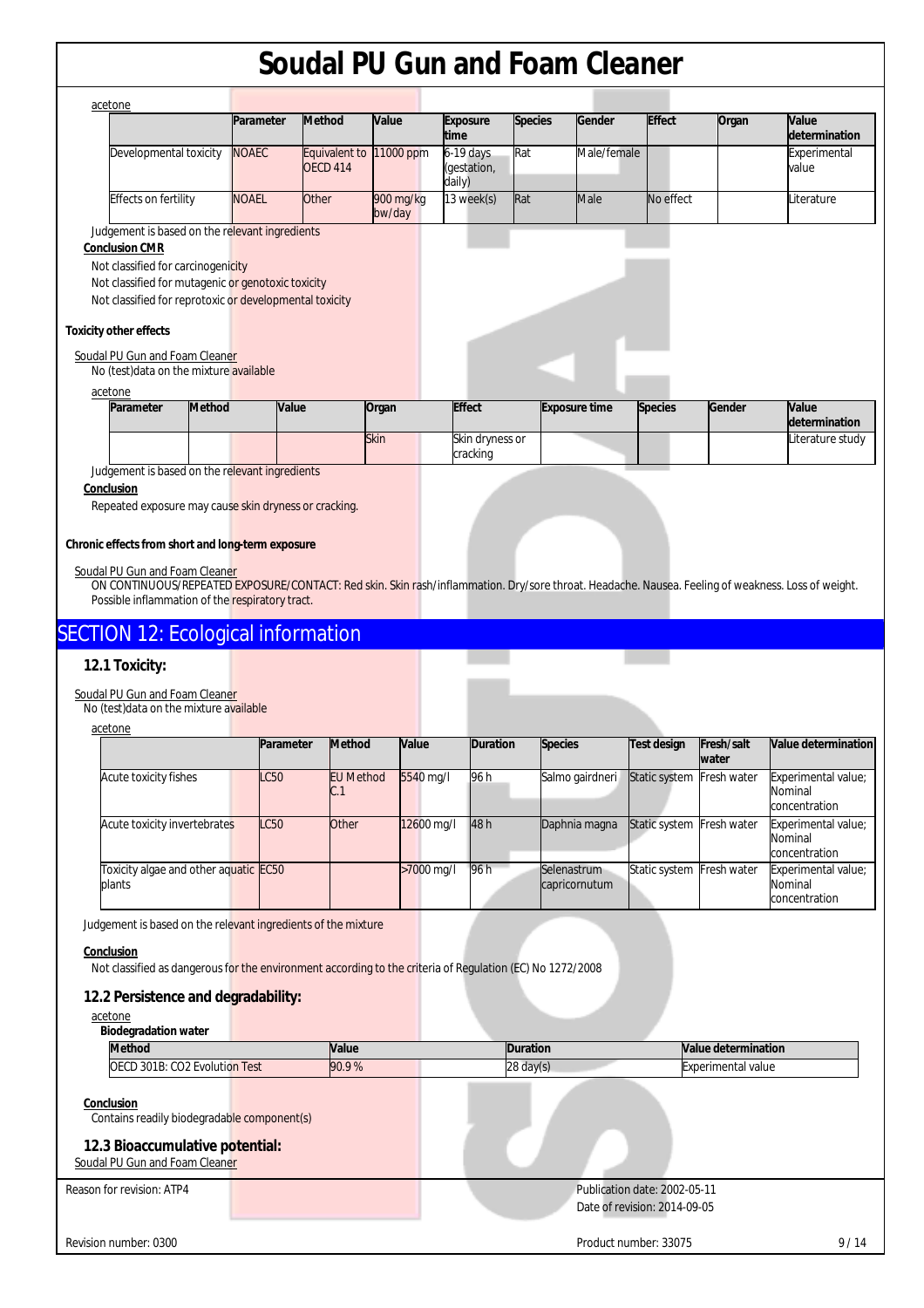| Log Kow                     |               |                          |       |                 |                |             |  |                     |
|-----------------------------|---------------|--------------------------|-------|-----------------|----------------|-------------|--|---------------------|
| <b>Method</b>               |               | Remark                   |       | Value           |                | Temperature |  | Value determination |
|                             |               | Not applicable (mixture) |       |                 |                |             |  |                     |
| acetone                     |               |                          |       |                 |                |             |  |                     |
| <b>BCF fishes</b>           |               |                          |       |                 |                |             |  |                     |
| Parameter                   | <b>Method</b> |                          | Value | <b>Duration</b> | <b>Species</b> |             |  | Value determination |
| <b>BCF</b>                  |               |                          | 0.69  |                 | <b>Pisces</b>  |             |  |                     |
| BCF other aquatic organisms |               |                          |       |                 |                |             |  |                     |
| Parameter                   | <b>Method</b> |                          | Value | <b>Duration</b> | <b>Species</b> |             |  | Value determination |
| <b>BCF</b>                  | <b>BCFWIN</b> |                          |       |                 |                |             |  | Calculated value    |
| Log Kow                     |               |                          |       |                 |                |             |  |                     |
| <b>Method</b>               |               | Remark                   |       | Value           |                | Temperature |  | Value determination |
|                             |               |                          |       | $-0.24$         |                |             |  | Test data           |

#### **Conclusion**

Does not contain bioaccumulative component(s)

## **12.4 Mobility in soil:**

No (test)data on mobility of the components available

## **12.5 Results of PBT and vPvB assessment:**

Does not contain component(s) that meet(s) the criteria of PBT and/or vPvB as listed in Annex XIII of Regulation (EC) No 1907/2006.

## **12.6 Other adverse effects:**

Soudal PU Gun and Foam Cleaner

## **Global warming potential (GWP)**

None of the known components is included in the list of fluorinated greenhouse gases (Regulation (EC) No 842/2006)

### **Ozone-depleting potential (ODP)**

Not classified as dangerous for the ozone layer (Regulation (EC) No 1005/2009)

## SECTION 13: Disposal considerations

The information in this section is a general description. If applicable and available, exposure scenarios are attached in annex. Always use the relevant exposure scenarios that correspond to your identified use.

#### **13.1 Waste treatment methods:**

#### **13.1.1 Provisions relating to waste**

Waste material code (Directive 2008/98/EC, Decision 2000/0532/EC).

20 01 29<sup>\*</sup> (separately collected fractions (except 15 01): detergents containing dangerous substances). Depending on branch of industry and production process, also other waste codes may be applicable. Hazardous waste according to Directive 2008/98/EC.

#### **13.1.2 Disposal methods**

Refer to manufacturer/supplier for information on recovery/ recycling. Remove waste in accordance with local and/or national regulations. Hazardous waste shall not be mixed together with other waste. Different types of hazardous waste shall not be mixed together if this may entail a risk of pollution or create problems for the further management of the waste. Hazardous waste shall be managed responsibly. All entities that store, transport or handle hazardous waste shall take the necessary measures to prevent risks of pollution or damage to people or animals. Do not discharge into drains or the environment.

#### **13.1.3 Packaging/Container**

Waste material code packaging (Directive 2008/98/EC).

15 01 10\* (packaging containing residues of or contaminated by dangerous substances).

## SECTION 14: Transport information

| Road (ADR)<br>14.1 UN number:    |          |                              |       |
|----------------------------------|----------|------------------------------|-------|
| <b>UN</b> number                 | 1950     |                              |       |
| 14.2 UN proper shipping name:    |          |                              |       |
| Proper shipping name             | Aerosols |                              |       |
| 14.3 Transport hazard class(es): |          |                              |       |
| Hazard identification number     |          |                              |       |
| Class                            |          |                              |       |
| Classification code              | 5F       |                              |       |
| 14.4 Packing group:              |          |                              |       |
| Packing group                    |          |                              |       |
| Labels                           | 2.1      |                              |       |
| 14.5 Environmental hazards:      |          |                              |       |
| Reason for revision: ATP4        |          | Publication date: 2002-05-11 |       |
|                                  |          | Date of revision: 2014-09-05 |       |
| Revision number: 0300            |          | Product number: 33075        | 10/14 |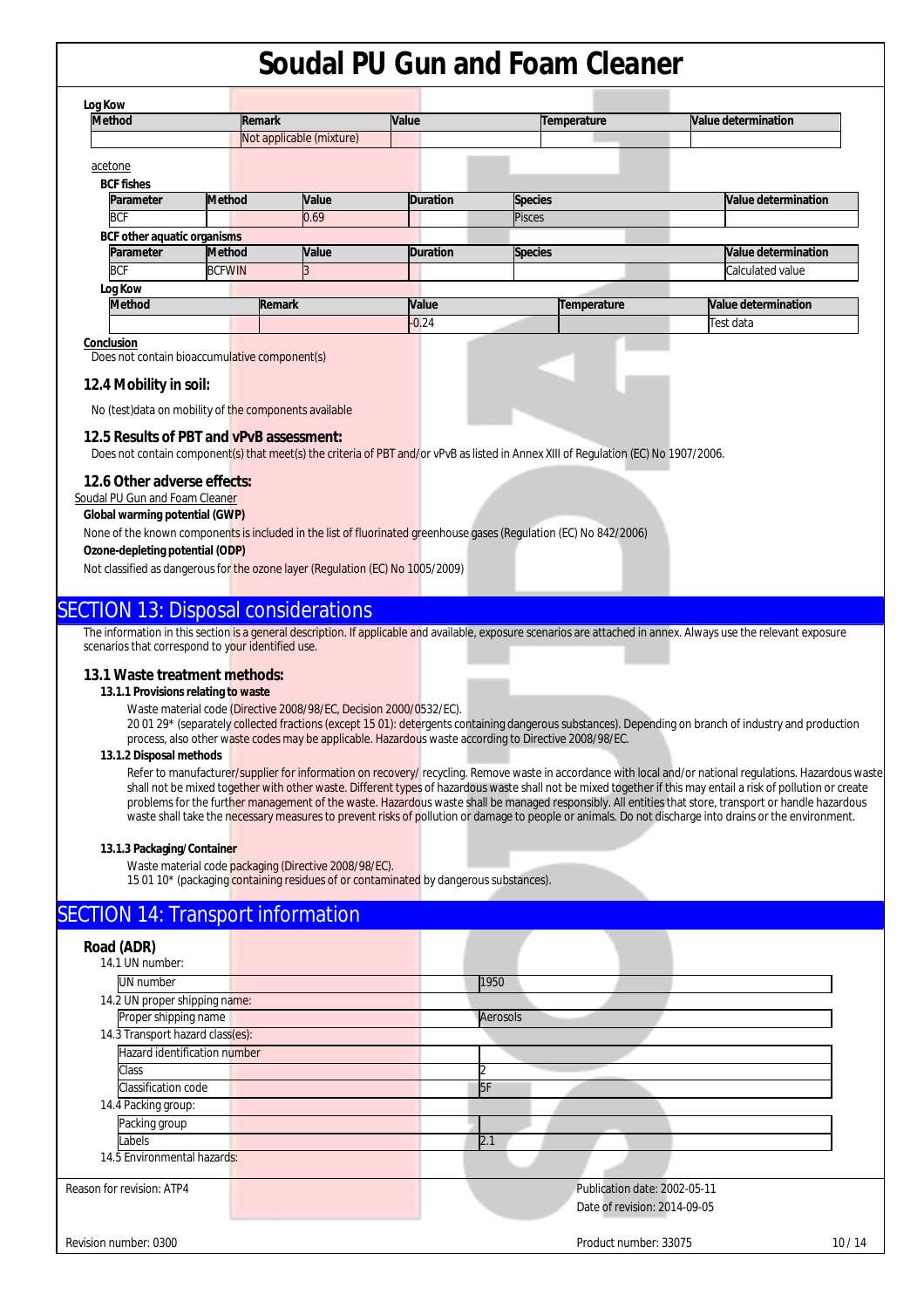| Environmentally hazardous substance mark               | no                                                                                                                                        |
|--------------------------------------------------------|-------------------------------------------------------------------------------------------------------------------------------------------|
| 14.6 Special precautions for user:                     |                                                                                                                                           |
| Special provisions                                     | 190                                                                                                                                       |
| Special provisions                                     | 327                                                                                                                                       |
| Special provisions                                     | 344                                                                                                                                       |
|                                                        |                                                                                                                                           |
| Special provisions<br>Limited quantities               | 625<br>Combination packagings: not more than 1 liter per inner packaging for                                                              |
| Rail (RID)                                             | liquids. A package shall not weigh more than 30 kg. (gross mass)                                                                          |
| 14.1 UN number:<br><b>UN</b> number                    | 1950                                                                                                                                      |
|                                                        |                                                                                                                                           |
| 14.2 UN proper shipping name:                          |                                                                                                                                           |
| Proper shipping name                                   | Aerosols                                                                                                                                  |
| 14.3 Transport hazard class(es):                       |                                                                                                                                           |
| Hazard identification number                           | 23                                                                                                                                        |
| Class                                                  | $\overline{2}$                                                                                                                            |
| Classification code                                    | 5F                                                                                                                                        |
| 14.4 Packing group:                                    |                                                                                                                                           |
| Packing group                                          |                                                                                                                                           |
| Labels                                                 | 2.1                                                                                                                                       |
| 14.5 Environmental hazards:                            |                                                                                                                                           |
| Environmentally hazardous substance mark               | no                                                                                                                                        |
|                                                        |                                                                                                                                           |
| 14.6 Special precautions for user:                     |                                                                                                                                           |
| Special provisions                                     | 190                                                                                                                                       |
| Special provisions                                     | 327                                                                                                                                       |
| Special provisions                                     | 344                                                                                                                                       |
| Special provisions                                     | 625                                                                                                                                       |
| Limited quantities                                     | Combination packagings: not more than 1 liter per inner packaging for<br>liquids. A package shall not weigh more than 30 kg. (gross mass) |
| Inland waterways (ADN)<br>14.1 UN number:<br>UN number | 1950                                                                                                                                      |
| 14.2 UN proper shipping name:                          |                                                                                                                                           |
|                                                        |                                                                                                                                           |
| Proper shipping name                                   | Aerosols                                                                                                                                  |
| 14.3 Transport hazard class(es):                       |                                                                                                                                           |
| Class                                                  | $\overline{2}$                                                                                                                            |
| Classification code                                    | 5F                                                                                                                                        |
| 14.4 Packing group:                                    |                                                                                                                                           |
| Packing group                                          |                                                                                                                                           |
| Labels                                                 | 2.1                                                                                                                                       |
| 14.5 Environmental hazards:                            |                                                                                                                                           |
| Environmentally hazardous substance mark               | no                                                                                                                                        |
| 14.6 Special precautions for user:                     |                                                                                                                                           |
| Special provisions                                     |                                                                                                                                           |
|                                                        | 190                                                                                                                                       |
| Special provisions                                     | 327                                                                                                                                       |
|                                                        |                                                                                                                                           |
| Special provisions                                     | 344                                                                                                                                       |
| Special provisions                                     | 625                                                                                                                                       |
| Limited quantities                                     | Combination packagings: not more than 1 liter per inner packaging for<br>liquids. A package shall not weigh more than 30 kg. (gross mass) |
|                                                        |                                                                                                                                           |
|                                                        |                                                                                                                                           |
| 14.1 UN number:                                        |                                                                                                                                           |
| <b>UN</b> number                                       | 1950                                                                                                                                      |
| 14.2 UN proper shipping name:                          |                                                                                                                                           |
| Proper shipping name                                   | Aerosols                                                                                                                                  |
| 14.3 Transport hazard class(es):                       |                                                                                                                                           |
| Class                                                  | 2.1                                                                                                                                       |
| 14.4 Packing group:                                    |                                                                                                                                           |
| Packing group                                          |                                                                                                                                           |
| Labels                                                 |                                                                                                                                           |
| Sea (IMDG/IMSBC)<br>14.5 Environmental hazards:        | 2.1                                                                                                                                       |
|                                                        |                                                                                                                                           |
| Reason for revision: ATP4                              | Publication date: 2002-05-11<br>Date of revision: 2014-09-05                                                                              |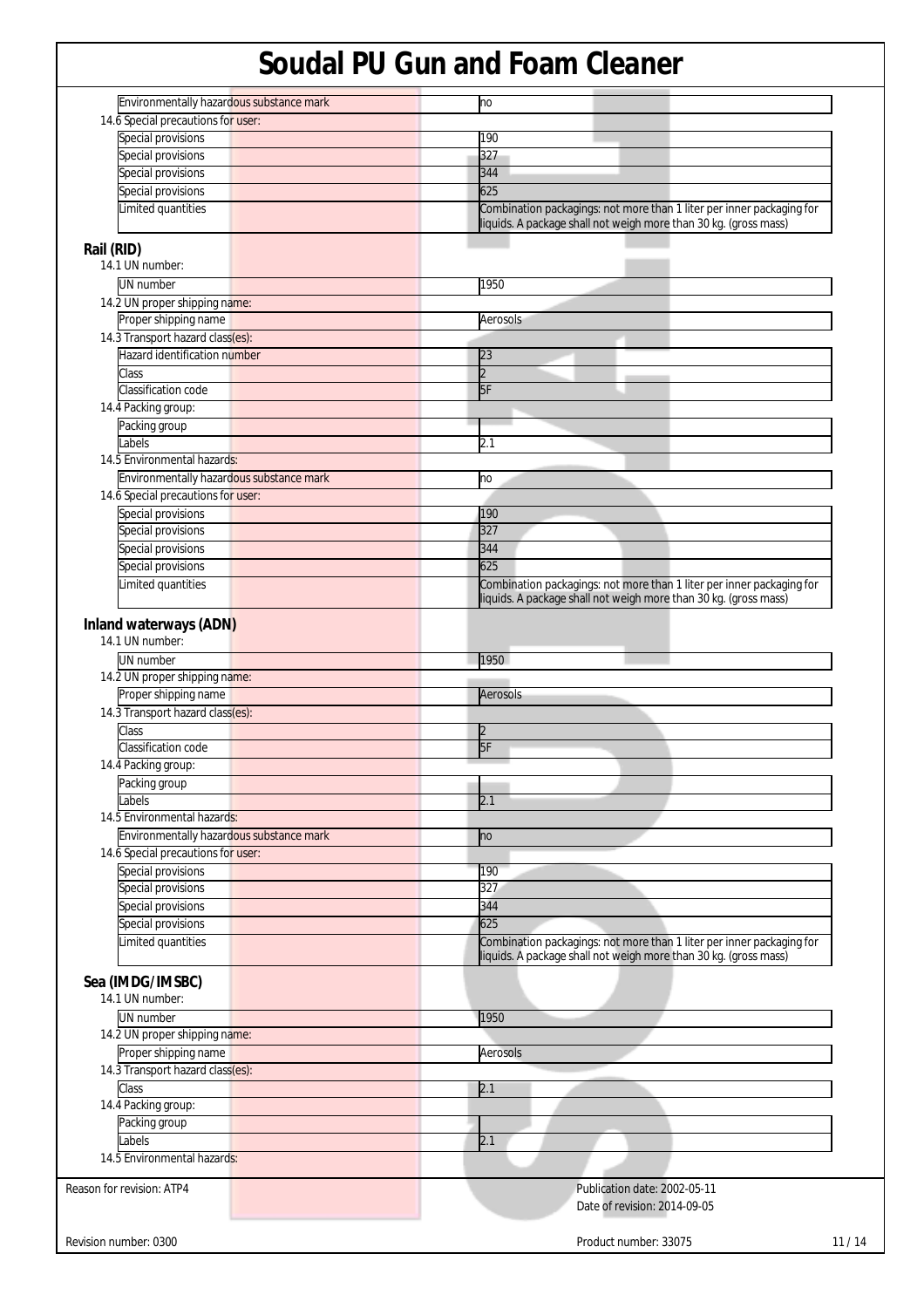| Marine pollutant                                                                         |                                                                                                                                           |
|------------------------------------------------------------------------------------------|-------------------------------------------------------------------------------------------------------------------------------------------|
| Environmentally hazardous substance mark                                                 | no                                                                                                                                        |
| 14.6 Special precautions for user:                                                       |                                                                                                                                           |
| Special provisions                                                                       | 63                                                                                                                                        |
| Special provisions                                                                       | 190                                                                                                                                       |
| Special provisions                                                                       | 277                                                                                                                                       |
| Special provisions                                                                       | 327                                                                                                                                       |
| Special provisions                                                                       | 344                                                                                                                                       |
| Special provisions                                                                       | 959                                                                                                                                       |
| Limited quantities                                                                       | Combination packagings: not more than 1 liter per inner packaging for<br>liquids. A package shall not weigh more than 30 kg. (gross mass) |
| 14.7 Transport in bulk according to Annex II of MARPOL 73/78 and the IBC Code:           |                                                                                                                                           |
| Annex II of MARPOL 73/78                                                                 | Not applicable                                                                                                                            |
| Air (ICAO-TI/IATA-DGR)<br>14.1 UN number:                                                |                                                                                                                                           |
| UN number                                                                                | 1950                                                                                                                                      |
| 14.2 UN proper shipping name:                                                            |                                                                                                                                           |
| Proper shipping name                                                                     | Aerosols, flammable                                                                                                                       |
| 14.3 Transport hazard class(es):                                                         |                                                                                                                                           |
| Class                                                                                    | 2.1                                                                                                                                       |
| 14.4 Packing group:                                                                      |                                                                                                                                           |
| Packing group                                                                            |                                                                                                                                           |
| <b>abels</b>                                                                             | 2.1                                                                                                                                       |
| 14.5 Environmental hazards:                                                              |                                                                                                                                           |
| Environmentally hazardous substance mark                                                 | no                                                                                                                                        |
| 14.6 Special precautions for user:                                                       |                                                                                                                                           |
| Special provisions                                                                       | A145                                                                                                                                      |
| Special provisions                                                                       | A167                                                                                                                                      |
| Special provisions                                                                       | A802                                                                                                                                      |
| Passenger and cargo transport: limited quantities: maximum net quantity<br>per packaging | 30 kg G                                                                                                                                   |
| <b>SECTION 15: Regulatory information</b>                                                |                                                                                                                                           |

## **15.1 Safety, health and environmental regulations/legislation specific for the substance or mixture:**

## **European legislation:**

| VOC content Directive 2010/75/EU |  |        |  |  |
|----------------------------------|--|--------|--|--|
| <b>VOC content</b>               |  | Remark |  |  |
| 100%                             |  |        |  |  |
| VOC content Directive 2004/42/EC |  |        |  |  |
|                                  |  |        |  |  |
| 715.9 g/l                        |  |        |  |  |

REACH Annex XVII - Restriction

Contains component(s) subject to restrictions of Annex XVII of Regulation (EC) No 1907/2006: restrictions on the manufacture, placing on the market and use of certain dangerous substances, mixtures and articles.

|                           | Designation of the substance, of the group of<br>Conditions of restriction<br>substances or of the mixture                                                                                                                                                                                                                                                                                                                                                                                                                                                                                                                                                                                                                                                                                                                                                                                                                                                                                                                                                                                                                                                                                                                                                                                                                                                                                                                                                                                                                                                                                                                                                                                                                                                                                                                                                                                                                                                                                                                                                                                                                                                                                          |
|---------------------------|-----------------------------------------------------------------------------------------------------------------------------------------------------------------------------------------------------------------------------------------------------------------------------------------------------------------------------------------------------------------------------------------------------------------------------------------------------------------------------------------------------------------------------------------------------------------------------------------------------------------------------------------------------------------------------------------------------------------------------------------------------------------------------------------------------------------------------------------------------------------------------------------------------------------------------------------------------------------------------------------------------------------------------------------------------------------------------------------------------------------------------------------------------------------------------------------------------------------------------------------------------------------------------------------------------------------------------------------------------------------------------------------------------------------------------------------------------------------------------------------------------------------------------------------------------------------------------------------------------------------------------------------------------------------------------------------------------------------------------------------------------------------------------------------------------------------------------------------------------------------------------------------------------------------------------------------------------------------------------------------------------------------------------------------------------------------------------------------------------------------------------------------------------------------------------------------------------|
| acetone                   | Liquid substances or mixtures which are<br>1. Shall not be used in:<br>regarded as dangerous in accordance with<br>ornamental articles intended to produce light or colour effects by means of different<br>Directive 1999/45/EC or are fulfilling the criteria phases, for example in ornamental lamps and ashtrays,<br>for any of the following hazard classes or<br>tricks and jokes,<br>categories set out in Annex I to Regulation (EC)<br>- games for one or more participants, or any article intended to be used as such, even with<br>ornamental aspects, 2. Articles not complying with paragraph 1 shall not be placed on the<br>No 1272/2008:<br>market.3. Shall not be placed on the market if they contain a colouring agent, unless required<br>(a) hazard classes 2.1 to 2.4, 2.6 and 2.7, 2.8<br>for fiscal reasons, or perfume, or both, if they:<br>types A and B, 2.9, 2.10, 2.12, 2.13 categories 1<br>can be used as fuel in decorative oil lamps for supply to the general public, and,<br>and 2, 2.14 categories 1 and 2, 2.15 types A to<br>present an aspiration hazard and are labelled with R65 or H304,4. Decorative oil lamps for<br>(b) hazard classes 3.1 to 3.6, 3.7 adverse effects supply to the general public shall not be placed on the market unless they conform to the<br>European Standard on Decorative oil lamps (EN 14059) adopted by the European Committee<br>on sexual function and fertility or on<br>for Standardisation (CEN).5. Without prejudice to the implementation of other Community<br>development, 3.8 effects other than narcotic<br>provisions relating to the classification, packaging and labelling of dangerous substances and<br>effects, 3.9 and 3.10;<br>mixtures, suppliers shall ensure, before the placing on the market, that the following<br>(c) hazard class 4.1;<br>(d) hazard class 5.1.<br>requirements are met:<br>a) lamp oils, labelled with R65 or H304, intended for supply to the general public are visibly,<br>legibly and indelibly marked as follows: "Keep lamps filled with this liquid out of the reach of<br>children"; and, by 1 December 2010, "Just a sip of lamp oil — or even sucking the wick of |
| Reason for revision: ATP4 | Publication date: 2002-05-11<br>Date of revision: 2014-09-05                                                                                                                                                                                                                                                                                                                                                                                                                                                                                                                                                                                                                                                                                                                                                                                                                                                                                                                                                                                                                                                                                                                                                                                                                                                                                                                                                                                                                                                                                                                                                                                                                                                                                                                                                                                                                                                                                                                                                                                                                                                                                                                                        |
| Revision number: 0300     | Product number: 33075<br>12/14                                                                                                                                                                                                                                                                                                                                                                                                                                                                                                                                                                                                                                                                                                                                                                                                                                                                                                                                                                                                                                                                                                                                                                                                                                                                                                                                                                                                                                                                                                                                                                                                                                                                                                                                                                                                                                                                                                                                                                                                                                                                                                                                                                      |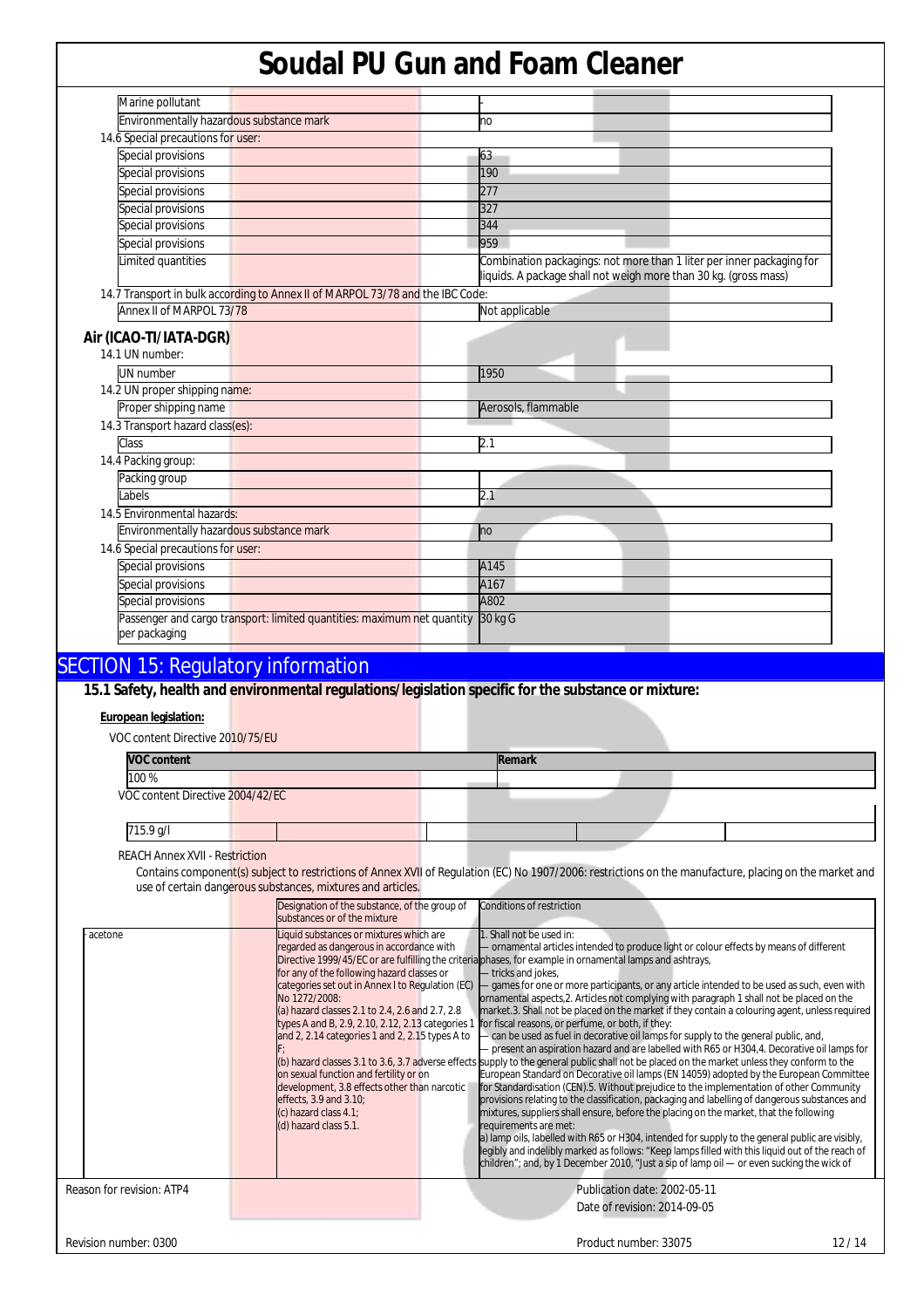| acetone                                                                        |  | Substances classified as flammable gases                                                                                                                                                                                                                                                                      | lamps - may lead to life-threatening lung damage";<br>b) grill lighter fluids, labelled with R65 or H304, intended for supply to the general public are<br>legibly and indelibly marked by 1 December 2010 as follows: "Just a sip of grill lighter may<br>lead to life threatening lung damage";<br>c) lamp oils and grill lighters, labelled with R65 or H304, intended for supply to the general<br>public are packaged in black opaque containers not exceeding 1 litre by 1 December 2010.6.<br>No later than 1 June 2014, the Commission shall request the European Chemicals Agency to<br>prepare a dossier, in accordance with Article 69 of the present Regulation with a view to ban,<br>lif appropriate, grill lighter fluids and fuel for decorative lamps, labelled R65 or H304, intended<br>for supply to the general public.7. Natural or legal persons placing on the market for the first<br>time lamp oils and grill lighter fluids, labelled with R65 or H304, shall by 1 December 2011,<br>and annually thereafter, provide data on alternatives to lamp oils and grill lighter fluids<br>labelled R65 or H304 to the competent authority in the Member State concerned. Member<br>States shall make those data available to the Commission.'<br>1. Shall not be used, as substance or as mixtures in aerosol dispensers where these aerosol |  |  |
|--------------------------------------------------------------------------------|--|---------------------------------------------------------------------------------------------------------------------------------------------------------------------------------------------------------------------------------------------------------------------------------------------------------------|------------------------------------------------------------------------------------------------------------------------------------------------------------------------------------------------------------------------------------------------------------------------------------------------------------------------------------------------------------------------------------------------------------------------------------------------------------------------------------------------------------------------------------------------------------------------------------------------------------------------------------------------------------------------------------------------------------------------------------------------------------------------------------------------------------------------------------------------------------------------------------------------------------------------------------------------------------------------------------------------------------------------------------------------------------------------------------------------------------------------------------------------------------------------------------------------------------------------------------------------------------------------------------------------------------------------------------------------------------------|--|--|
|                                                                                |  | 2 or 3, flammable solids category 1 or 2,<br>substances and mixtures which, in contact with<br>water, emit flammable gases, category 1, 2 or<br>3, pyrophoric liquids category 1 or pyrophoric<br>solids category 1, regardless of whether they<br>appear in Part 3 of Annex VI to that Regulation<br>or not. | category 1 or 2, flammable liquids categories 1, dispensers are intended for supply to the general public for entertainment and decorative<br>purposes such as the following:<br>- metallic glitter intended mainly for decoration,<br>- artificial snow and frost,<br>- "whoopee" cushions,<br>- silly string aerosols,<br>- imitation excrement,<br>- horns for parties,<br>- decorative flakes and foams,<br>artificial cobwebs,<br>- stink bombs.2. Without prejudice to the application of other Community provisions on the<br>classification, packaging and labelling of substances, suppliers shall ensure before the placing<br>on the market that the packaging of aerosol dispensers referred to above is marked visibly,<br>legibly and indelibly with:<br>"For professional users only".3. By way of derogation, paragraphs 1 and 2 shall not apply to<br>the aerosol dispensers referred to Article 8 (1a) of Council Directive 75/ 324/EEC.4. The<br>aerosol dispensers referred to in paragraphs 1 and 2 shall not be placed on the market unless<br>they conform to the requirements indicated.                                                                                                                                                                                                                                                 |  |  |
| Reference legislation<br>See column 1: 3.<br>See column 1:40.                  |  |                                                                                                                                                                                                                                                                                                               |                                                                                                                                                                                                                                                                                                                                                                                                                                                                                                                                                                                                                                                                                                                                                                                                                                                                                                                                                                                                                                                                                                                                                                                                                                                                                                                                                                  |  |  |
| <b>National legislation The Netherlands</b>                                    |  |                                                                                                                                                                                                                                                                                                               |                                                                                                                                                                                                                                                                                                                                                                                                                                                                                                                                                                                                                                                                                                                                                                                                                                                                                                                                                                                                                                                                                                                                                                                                                                                                                                                                                                  |  |  |
| Soudal PU Gun and Foam Cleaner                                                 |  |                                                                                                                                                                                                                                                                                                               |                                                                                                                                                                                                                                                                                                                                                                                                                                                                                                                                                                                                                                                                                                                                                                                                                                                                                                                                                                                                                                                                                                                                                                                                                                                                                                                                                                  |  |  |
| Waste identification (the<br>Netherlands)                                      |  | LWCA (the Netherlands): KGA category 06                                                                                                                                                                                                                                                                       |                                                                                                                                                                                                                                                                                                                                                                                                                                                                                                                                                                                                                                                                                                                                                                                                                                                                                                                                                                                                                                                                                                                                                                                                                                                                                                                                                                  |  |  |
| Waterbezwaarlijkheid                                                           |  | 8                                                                                                                                                                                                                                                                                                             |                                                                                                                                                                                                                                                                                                                                                                                                                                                                                                                                                                                                                                                                                                                                                                                                                                                                                                                                                                                                                                                                                                                                                                                                                                                                                                                                                                  |  |  |
| <b>National legislation Germany</b><br>Soudal PU Gun and Foam Cleaner          |  |                                                                                                                                                                                                                                                                                                               |                                                                                                                                                                                                                                                                                                                                                                                                                                                                                                                                                                                                                                                                                                                                                                                                                                                                                                                                                                                                                                                                                                                                                                                                                                                                                                                                                                  |  |  |
| <b>WGK</b>                                                                     |  | Stoffe (VwVwS) of 27 July 2005 (Anhang 4)                                                                                                                                                                                                                                                                     | 1; Classification water polluting based on the components in compliance with Verwaltungsvorschrift wassergefährdender                                                                                                                                                                                                                                                                                                                                                                                                                                                                                                                                                                                                                                                                                                                                                                                                                                                                                                                                                                                                                                                                                                                                                                                                                                            |  |  |
| acetone                                                                        |  |                                                                                                                                                                                                                                                                                                               |                                                                                                                                                                                                                                                                                                                                                                                                                                                                                                                                                                                                                                                                                                                                                                                                                                                                                                                                                                                                                                                                                                                                                                                                                                                                                                                                                                  |  |  |
| TA-Luft                                                                        |  | TA-Luft Klasse 5.2.5                                                                                                                                                                                                                                                                                          |                                                                                                                                                                                                                                                                                                                                                                                                                                                                                                                                                                                                                                                                                                                                                                                                                                                                                                                                                                                                                                                                                                                                                                                                                                                                                                                                                                  |  |  |
| Schwangerschaft Gruppe                                                         |  |                                                                                                                                                                                                                                                                                                               |                                                                                                                                                                                                                                                                                                                                                                                                                                                                                                                                                                                                                                                                                                                                                                                                                                                                                                                                                                                                                                                                                                                                                                                                                                                                                                                                                                  |  |  |
| MAK 8-Stunden-Mittelwert                                                       |  | Aceton; 500 ppm                                                                                                                                                                                                                                                                                               |                                                                                                                                                                                                                                                                                                                                                                                                                                                                                                                                                                                                                                                                                                                                                                                                                                                                                                                                                                                                                                                                                                                                                                                                                                                                                                                                                                  |  |  |
| ppm                                                                            |  |                                                                                                                                                                                                                                                                                                               |                                                                                                                                                                                                                                                                                                                                                                                                                                                                                                                                                                                                                                                                                                                                                                                                                                                                                                                                                                                                                                                                                                                                                                                                                                                                                                                                                                  |  |  |
| MAK 8-Stunden-Mittelwert<br>mq/m <sup>3</sup>                                  |  | Aceton; 1200 mg/m <sup>3</sup>                                                                                                                                                                                                                                                                                |                                                                                                                                                                                                                                                                                                                                                                                                                                                                                                                                                                                                                                                                                                                                                                                                                                                                                                                                                                                                                                                                                                                                                                                                                                                                                                                                                                  |  |  |
| <b>National legislation France</b>                                             |  |                                                                                                                                                                                                                                                                                                               |                                                                                                                                                                                                                                                                                                                                                                                                                                                                                                                                                                                                                                                                                                                                                                                                                                                                                                                                                                                                                                                                                                                                                                                                                                                                                                                                                                  |  |  |
|                                                                                |  |                                                                                                                                                                                                                                                                                                               |                                                                                                                                                                                                                                                                                                                                                                                                                                                                                                                                                                                                                                                                                                                                                                                                                                                                                                                                                                                                                                                                                                                                                                                                                                                                                                                                                                  |  |  |
| Soudal PU Gun and Foam Cleaner<br>No data available                            |  |                                                                                                                                                                                                                                                                                                               |                                                                                                                                                                                                                                                                                                                                                                                                                                                                                                                                                                                                                                                                                                                                                                                                                                                                                                                                                                                                                                                                                                                                                                                                                                                                                                                                                                  |  |  |
|                                                                                |  |                                                                                                                                                                                                                                                                                                               |                                                                                                                                                                                                                                                                                                                                                                                                                                                                                                                                                                                                                                                                                                                                                                                                                                                                                                                                                                                                                                                                                                                                                                                                                                                                                                                                                                  |  |  |
| <b>National legislation Belgium</b>                                            |  |                                                                                                                                                                                                                                                                                                               |                                                                                                                                                                                                                                                                                                                                                                                                                                                                                                                                                                                                                                                                                                                                                                                                                                                                                                                                                                                                                                                                                                                                                                                                                                                                                                                                                                  |  |  |
| Soudal PU Gun and Foam Cleaner                                                 |  |                                                                                                                                                                                                                                                                                                               |                                                                                                                                                                                                                                                                                                                                                                                                                                                                                                                                                                                                                                                                                                                                                                                                                                                                                                                                                                                                                                                                                                                                                                                                                                                                                                                                                                  |  |  |
| No data available                                                              |  |                                                                                                                                                                                                                                                                                                               |                                                                                                                                                                                                                                                                                                                                                                                                                                                                                                                                                                                                                                                                                                                                                                                                                                                                                                                                                                                                                                                                                                                                                                                                                                                                                                                                                                  |  |  |
|                                                                                |  |                                                                                                                                                                                                                                                                                                               |                                                                                                                                                                                                                                                                                                                                                                                                                                                                                                                                                                                                                                                                                                                                                                                                                                                                                                                                                                                                                                                                                                                                                                                                                                                                                                                                                                  |  |  |
| 15.2 Chemical safety assessment:<br>No chemical safety assessment is required. |  |                                                                                                                                                                                                                                                                                                               |                                                                                                                                                                                                                                                                                                                                                                                                                                                                                                                                                                                                                                                                                                                                                                                                                                                                                                                                                                                                                                                                                                                                                                                                                                                                                                                                                                  |  |  |
|                                                                                |  |                                                                                                                                                                                                                                                                                                               |                                                                                                                                                                                                                                                                                                                                                                                                                                                                                                                                                                                                                                                                                                                                                                                                                                                                                                                                                                                                                                                                                                                                                                                                                                                                                                                                                                  |  |  |
| <b>SECTION 16: Other information</b>                                           |  |                                                                                                                                                                                                                                                                                                               |                                                                                                                                                                                                                                                                                                                                                                                                                                                                                                                                                                                                                                                                                                                                                                                                                                                                                                                                                                                                                                                                                                                                                                                                                                                                                                                                                                  |  |  |
| Full text of any R-phrases referred to under headings 2 and 3:                 |  |                                                                                                                                                                                                                                                                                                               |                                                                                                                                                                                                                                                                                                                                                                                                                                                                                                                                                                                                                                                                                                                                                                                                                                                                                                                                                                                                                                                                                                                                                                                                                                                                                                                                                                  |  |  |
| R36 Irritating to eyes                                                         |  |                                                                                                                                                                                                                                                                                                               |                                                                                                                                                                                                                                                                                                                                                                                                                                                                                                                                                                                                                                                                                                                                                                                                                                                                                                                                                                                                                                                                                                                                                                                                                                                                                                                                                                  |  |  |
| R66 Repeated exposure may cause skin dryness or cracking                       |  |                                                                                                                                                                                                                                                                                                               |                                                                                                                                                                                                                                                                                                                                                                                                                                                                                                                                                                                                                                                                                                                                                                                                                                                                                                                                                                                                                                                                                                                                                                                                                                                                                                                                                                  |  |  |
| R67 Vapours may cause drowsiness and dizziness                                 |  |                                                                                                                                                                                                                                                                                                               |                                                                                                                                                                                                                                                                                                                                                                                                                                                                                                                                                                                                                                                                                                                                                                                                                                                                                                                                                                                                                                                                                                                                                                                                                                                                                                                                                                  |  |  |
|                                                                                |  | Full text of any H-statements referred to under headings 2 and 3:                                                                                                                                                                                                                                             |                                                                                                                                                                                                                                                                                                                                                                                                                                                                                                                                                                                                                                                                                                                                                                                                                                                                                                                                                                                                                                                                                                                                                                                                                                                                                                                                                                  |  |  |
| H220 Extremely flammable gas.                                                  |  |                                                                                                                                                                                                                                                                                                               |                                                                                                                                                                                                                                                                                                                                                                                                                                                                                                                                                                                                                                                                                                                                                                                                                                                                                                                                                                                                                                                                                                                                                                                                                                                                                                                                                                  |  |  |
| Reason for revision: ATP4                                                      |  |                                                                                                                                                                                                                                                                                                               | Publication date: 2002-05-11                                                                                                                                                                                                                                                                                                                                                                                                                                                                                                                                                                                                                                                                                                                                                                                                                                                                                                                                                                                                                                                                                                                                                                                                                                                                                                                                     |  |  |
|                                                                                |  |                                                                                                                                                                                                                                                                                                               | Date of revision: 2014-09-05                                                                                                                                                                                                                                                                                                                                                                                                                                                                                                                                                                                                                                                                                                                                                                                                                                                                                                                                                                                                                                                                                                                                                                                                                                                                                                                                     |  |  |
|                                                                                |  |                                                                                                                                                                                                                                                                                                               |                                                                                                                                                                                                                                                                                                                                                                                                                                                                                                                                                                                                                                                                                                                                                                                                                                                                                                                                                                                                                                                                                                                                                                                                                                                                                                                                                                  |  |  |
| Revision number: 0300                                                          |  |                                                                                                                                                                                                                                                                                                               | Product number: 33075<br>13/14                                                                                                                                                                                                                                                                                                                                                                                                                                                                                                                                                                                                                                                                                                                                                                                                                                                                                                                                                                                                                                                                                                                                                                                                                                                                                                                                   |  |  |
|                                                                                |  |                                                                                                                                                                                                                                                                                                               |                                                                                                                                                                                                                                                                                                                                                                                                                                                                                                                                                                                                                                                                                                                                                                                                                                                                                                                                                                                                                                                                                                                                                                                                                                                                                                                                                                  |  |  |